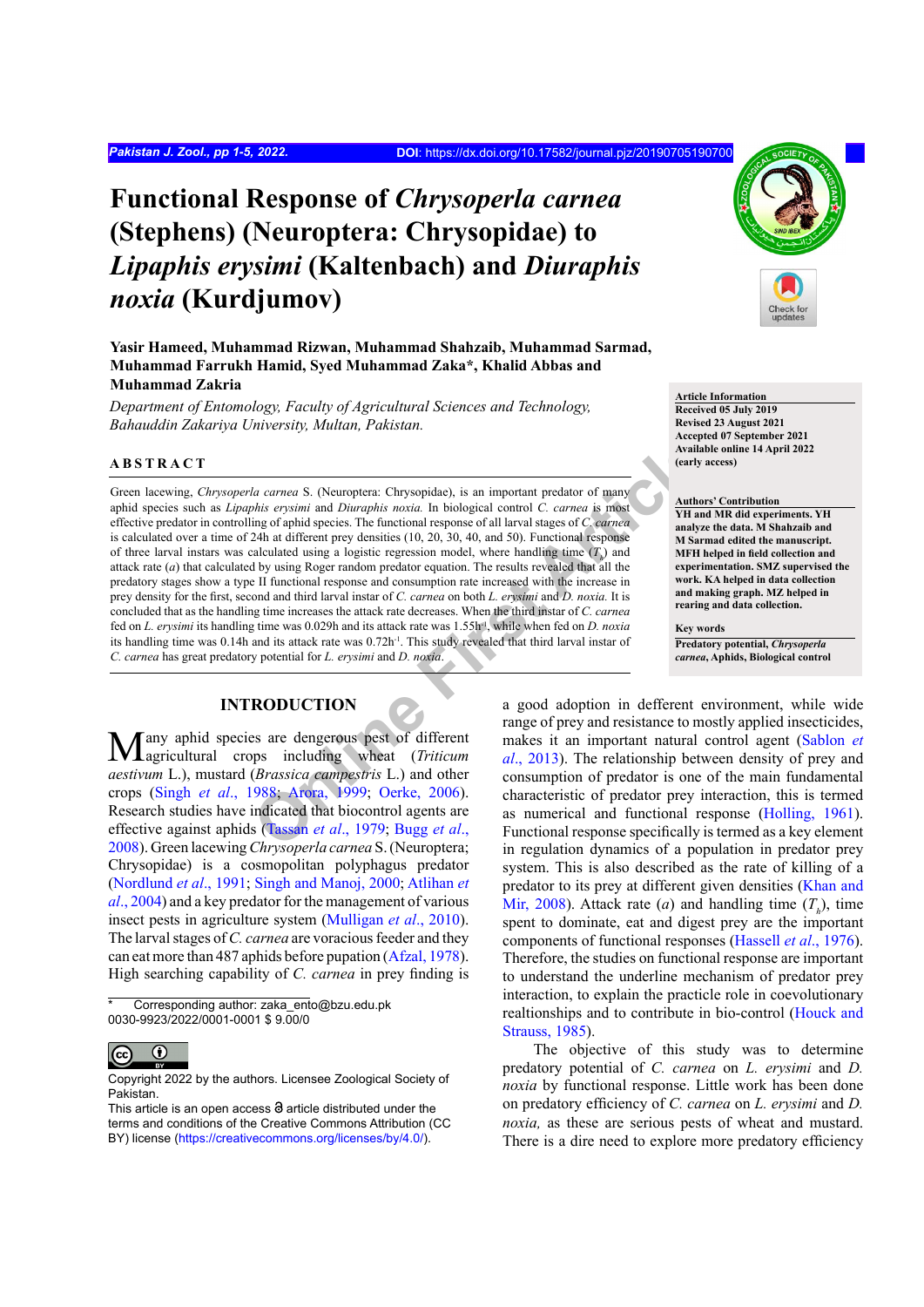of *C. carnea* as a bio-control tool against these aphid species through fucntional response estimation.

### **MATERIALS AND METHODS**

The adults of *C. carnea* were collected in start of January to end of February, 2019 from Bahauddin Zakariya University fields of *B. campestris* L. and *T. aestivum* L. The adults were collected in plastic jars  $(15\times15\times25$  cm) with the help of aerial net and transferred to a plastic cage ( $23\times38\times38$  cm) with ventilation holes on both sides. The adults were reared and maintained under laboratory conditions ( $25\pm2\degree$ C and  $65\pm5\%$  R.H.) with photoperiod L12:D12 h. Artificial diet (yeast honey and distilled water with the ratio of 1:2:4 ml, respectively) was provided once a day as a food for *C. carnea* adults on plastic sticks having pores. Black glossy paper was hung along sealing of cage for eggs laying. Next day eggs were removed and collected separately with the help of forceps from cage and kept in 6cm plastic petri dishes until hatching. Moist filter papers were placed at the bottom of the Petri dish to maintain humidity level.

Aphids were collected from infested fields of *Triticum aestivum* L. and *Brassica campestris* L. present at University.

4 min, respectively) was provided<br>on the  $\pi$  or the specifical some and this on plastic sticks<br>costs paper was hung along sealing<br>in the help of forceps from cage and is  $N e$  where  $T$  is for experimenta<br>in the help of f Functional response of all larval stages of *C. carnea*  on *L. erysimi* and *D. noxia* was evaluated by providing different densities (10, 20, 30, 40, and 50) of aphids. Each starved predatory stage was transferred to 6cm plastic petri dishes having a specific density of both aphid species. Dead or alive aphids were removed from petri dishes (6cm) and provide newly collected aphids on daily basis. Second and third instars of *C. Carnea* were provided with  $3<sup>rd</sup>$  instar aphids to know the precise predatory potential. Whole experiment was consisted on 5 treatments and each treatment included 10 replications for each predatory stage. Lastly aphids consumed were counted after 24h of treatment applied.

All data were analyzed by using a statistical software R v.3.5.3 ([Team, 2019\)](#page-4-7). Functional response was calculated by using frair test present in an integrated FRAIR package in statistical R software. Determining shape of functional response clearly predicts that either it is type II functional response or type III ([Trexler](#page-4-8) *et al*., 1989). The functional response shape was determined through a logistic regression model [\(Juliano, 2001\)](#page-3-7). Following is an equation having polynomial function ([Equation 1\)](#page-1-0) describes the relationship between the prey number consumed  $(N_e/N_o)$ and the prey number provided  $(N_o)$ :

<span id="page-1-0"></span>
$$
\frac{N_a}{N_o} = \frac{\exp(P_o + P_1 N_o + P_2 N_{o2} + P_3 N_{o3})}{1 + \exp(P_o + P_1 N_o + P_2 N_{o2} + P_3 N_{o3})} \dots (1)
$$

Coefficient of above equation are  $P_{\rho}$  = intercept  $P_1$ <sup>=</sup> linear  $P_2$ <sup>=</sup> quadratic and  $P_3$ <sup>=</sup> cubic. A maximum

likelihood method is used to estimate these coefficients. Confirmation of type III response obtains when  $P_1 > 0$  and  $P_{2}$   $\leq$  0 which shows prey consumed is positively density dependent. Whereas if  $P_1 < 0$ , this shows prey consumed is negatively density dependent and it confirms a type II response ([Juliano, 2001](#page-3-7)). FRAIR package include 'frair responses' this function have different responses from which rogers II was used for functional response parameters calculation (Pritchard *et al*., 2017). Preforming above analysis resulted in type II response to our data. So further parameters of functional response were estimated through using [\(Equation 2](#page-1-1)) Roger's random predator equation [\(Rogers, 1972](#page-4-9)):

<span id="page-1-1"></span>
$$
Ne = No \left(1 - \exp\left(aN_0^q\left(hNe - T\right)\right)\right) \dots (2)
$$

Here initial prey density is *No* and prey number eaten is *Ne* where *T* is for experimental time (in hours or days) *a* is for instant capture rate of consumer per unit area or volume per unit time; time spent to consume prey is denoted by *h* and its unit is same as *T* ([Jeschke](#page-3-8) *et al*., 2002; Sentis *et al*., 2013) and *q* is a scaling exponent that defines to which extent the functional response will change from a decelerating hyperbola (Type II:  $q = 0$ ) to a sigmoidal form (Type III:  $q > 0$ ). As Roger's random predator equation has solved the issue of prey depletion so to calculate attack rate (*a*) and handling time  $(T_h)$  data was fitted to this equation.

### **RESULTS**

Maximum likelihood estimate data by using logistic regression showed type II functional response for all the larval predatory stages of *C. carnea* on both the aphid species (Table I). Results showed that consumption rate of all the larval stages of *C. carnea* significantly increased by increase in prey densities. Attack rate (*a*) of first second and third instar recorded for *L. erysimi* and *D. noxia* was 0.16h, 0.43h, 1.56h, and 0.20h, 0.53h, 0.72h, respectively [\(Table](#page-2-1) [II](#page-2-1)). Similarly, handling time (*Th*) recorded was 0.12h, 0.057h, 0.029h, and 0.17h, 0.050h, 0.015h, respectively [\(Table II\)](#page-2-1). When different densities (10, 20, 30, 40, and 50) of *L. erysimi* were given to 1st instar of *C. carnea* the mean consumption rates were 1.8, 3.4, 5.9, 7.3, and 9, respectively, and for  $2<sup>nd</sup>$  instar it was 4.2, 7.3, 12.1, 12.8, and 13.1, respectively, while for 3rd instar it was 9, 18.7, 22, 23.9, and 38.2. Similarly, when the same densities of *D. noxia* was provided to 1<sup>st</sup> instar the mean consumption rate was  $1.7$  3.8, 4.1, 4.7, and 8, respectively, and for  $2<sup>nd</sup>$  instar it was 4.8, 9.2, 14.3, 14.7, and 16.7, respectively, while for 3rd instar it was 7.3, 11.8, 20, 24.1, and 29.6, respectively. The functional response-curves for all the instars of *C. carnea* to the various prey densities are presented in [Figure](#page-3-9) [1,](#page-3-9) showing increase in prey consumption by larvae with increase in aphid densities.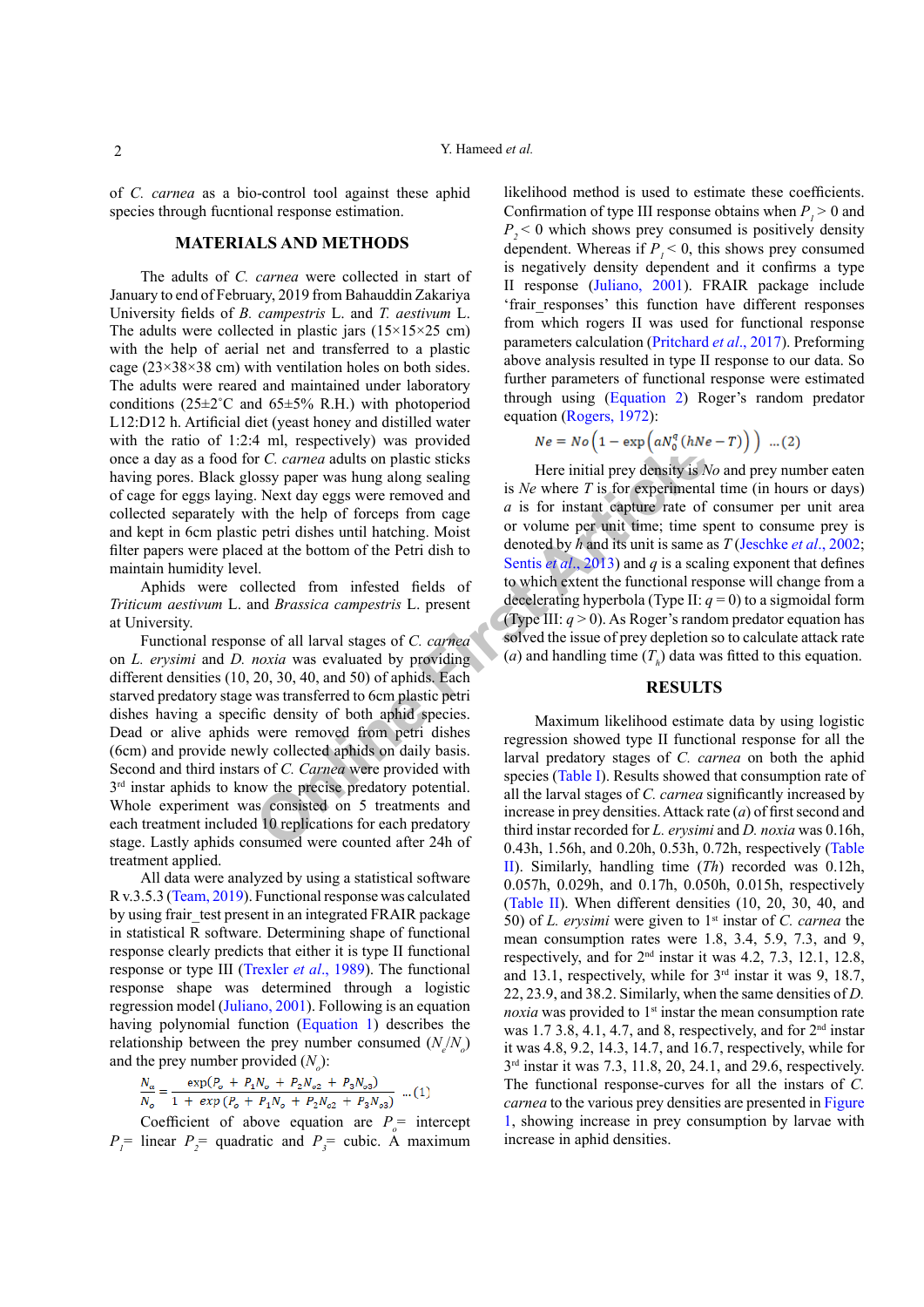| S.E.                                                                                                                                                                                                                                                                                           | z value | $Pr (>= z )$ |  |
|------------------------------------------------------------------------------------------------------------------------------------------------------------------------------------------------------------------------------------------------------------------------------------------------|---------|--------------|--|
|                                                                                                                                                                                                                                                                                                |         |              |  |
| $\mathbf{F}$ , and $\mathbf{F}$ are $\mathbf{F}$ and $\mathbf{F}$ are $\mathbf{F}$ are $\mathbf{F}$ . The set of $\mathbf{F}$ and $\mathbf{F}$ are $\mathbf{F}$ are $\mathbf{F}$ and $\mathbf{F}$ are $\mathbf{F}$ and $\mathbf{F}$ are $\mathbf{F}$ and $\mathbf{F}$ are $\mathbf{F}$ and $\$ |         |              |  |

| <b>Aphid species</b> | <b>Predator stage</b> | Estimate     | S.E.      | z value   | $Pr (>= z )$    |
|----------------------|-----------------------|--------------|-----------|-----------|-----------------|
| Lipaphis erysimi     | First instar          | $-0.0180471$ | 0.0053457 | $-3.476$  | $0.0007354$ *** |
|                      | Second instar         | $-0.0171718$ | 0.0043313 | $-3.9646$ | $7.353e-05$ *** |
|                      | Third instar          | $-0.0263583$ | 0.0051237 | $-5.1444$ | $2.684e-07$ *** |
| Diuraphis noxia      | First instar          | $-0.015553$  | 0.009782  | $-2.6016$ | $0.009278$ **   |
|                      | Second instar         | $-0.0187132$ | 0.0042358 | $-4.4179$ | $9.967e-06$ *** |
|                      | Third instar          | $-0.0091162$ | 0.0043117 | $-2.1143$ | $0.03449*$      |

<span id="page-2-0"></span>**Table I. Maximum likelihood estimates from logistic regression (frair) of the proportion of** *L. erysimi* **and** *D. noxia* **eaten by three predatory stages of** *C. carnea.*

Note: Significance codes: '\*\*\*' 0.001 '\*\*' 0.01 '\*' 0.05

<span id="page-2-1"></span>Table II. Estimated attack rate (*a*) and handling time ( $T_p$ ) of *C. carnea* different predatory stages on *L. erysimi* and *D. noxia.*

| <b>Aphid species</b> | <b>Predator stage</b>                                    | Coefficient    | <b>Estimate</b> | S.E.                                                                                                                 | z value | Pr(z)            |
|----------------------|----------------------------------------------------------|----------------|-----------------|----------------------------------------------------------------------------------------------------------------------|---------|------------------|
| Lipaphis<br>erysimi  | First instar                                             | a              | 0.194726        | 0.041438                                                                                                             | 4.6992  | $2.612e-06***$   |
|                      |                                                          | $\rm T_h$      | 0.118579        | 0.035953                                                                                                             | 3.2981  | $0.0009733***$   |
|                      | Second Instar                                            | a              | 0.429184        | 0.066317                                                                                                             | 6.4717  | 9.692e-11***     |
|                      |                                                          | $\rm T_h$      | 0.056637        | 0.012983                                                                                                             | 4.3624  | 1.287e-05***     |
|                      | Third Instar                                             | a              | 1.553613        | 0.01829358                                                                                                           | 8.4927  | $< 2.2e - 16***$ |
|                      |                                                          | $\rm T_h$      | 0.0287669       | 0.0039117                                                                                                            | 7.354   | $1.924e-13***$   |
| Diuraphis<br>noxia   | First instar                                             | a              | 0.155205        | 0.044099                                                                                                             | 3.5194  | $0.0004325***$   |
|                      |                                                          | $\rm T_h$      | 0.173346        | 0.060669                                                                                                             | 2.8572  | $0.0042734**$    |
|                      | Second Instar                                            | a              | 0.526254        | 0.074198                                                                                                             | 7.0925  | 1.317e-12***     |
|                      |                                                          |                | 0.049791        | 0.010032                                                                                                             | 4.9632  | 6.933e-07***     |
|                      | Third Instar                                             | a              | 0.7188259       | 0.0774432                                                                                                            | 9.282   | $< 2e-16***$     |
|                      |                                                          | $\mathbb{I}^n$ | 0.0144063       | 0.0061845                                                                                                            | 3       | $0.01984*$       |
|                      | Note: Significance codes: '***' 0.001 '**' 0.01 '*' 0.05 |                |                 |                                                                                                                      |         |                  |
|                      | <b>DISCUSSION</b>                                        |                |                 | and resulting higher rapacity. The reason of this higher<br>predation might be due to fixed time starvation given in |         |                  |

# **DISCUSSION**

All the larval instars of *C. carnea* have shown linear parameter (density) as negative. The prey number consumed increased by increasing prey density which predicts a type II functional response. The present results are in agreement with the studies where functional response of type II was calculated when aphids were predated by ladybird beetle [\(Kabissa](#page-3-10) *et al*., 1996; [Mushtaq and Khan,](#page-4-11) [2010;](#page-4-11) [Starn and Whitford, 1987;](#page-4-12) Zada *et al*[., 2016\)](#page-4-13). In our result all larval instars of *C. carnea* showed good predation potential against *L. erysimi* and *D. noxia* but third instars larvae of *C. carnea* were more predacious on these two aphid prey species. Previous studies also proved that the last larval instar of *C. carnea* have higher predation as compared to early instars (Atlıhan *et al*., 2004; [El-Gawad](#page-3-11) *et al*[., 2010](#page-3-11)). Higher predation of third instar larvae of *C. carnea* is a valid expression because of its large size

and resulting higher rapacity. The reason of this higher predation might be due to fixed time starvation given in the begging of trial. Moreover, the age factor of larvae of *C. carnea* plays a vital role in increasing the movement speed (Zada *et al*[., 2016\)](#page-4-13).

Attack rate was observed higher of third instar of *C. carnea* on both the aphid species followed by second and first instar ([Fig. 1](#page-3-9)). Less handling time was observed in respective manner as third instar having high attack rate and lesser handling time but in case of *L. erysimi* least handling time observed in first instar rather than third instar. In general handling time was more for first and second instar as compared to third instar this is because of high consumption rate of aphids this might also be because of higher levels of hunger power of digestive system and speeds of searching similar results were observed by *C. carnea* on different aphid species [\(Mushtaq and Khan,](#page-4-11) [2010\)](#page-4-11).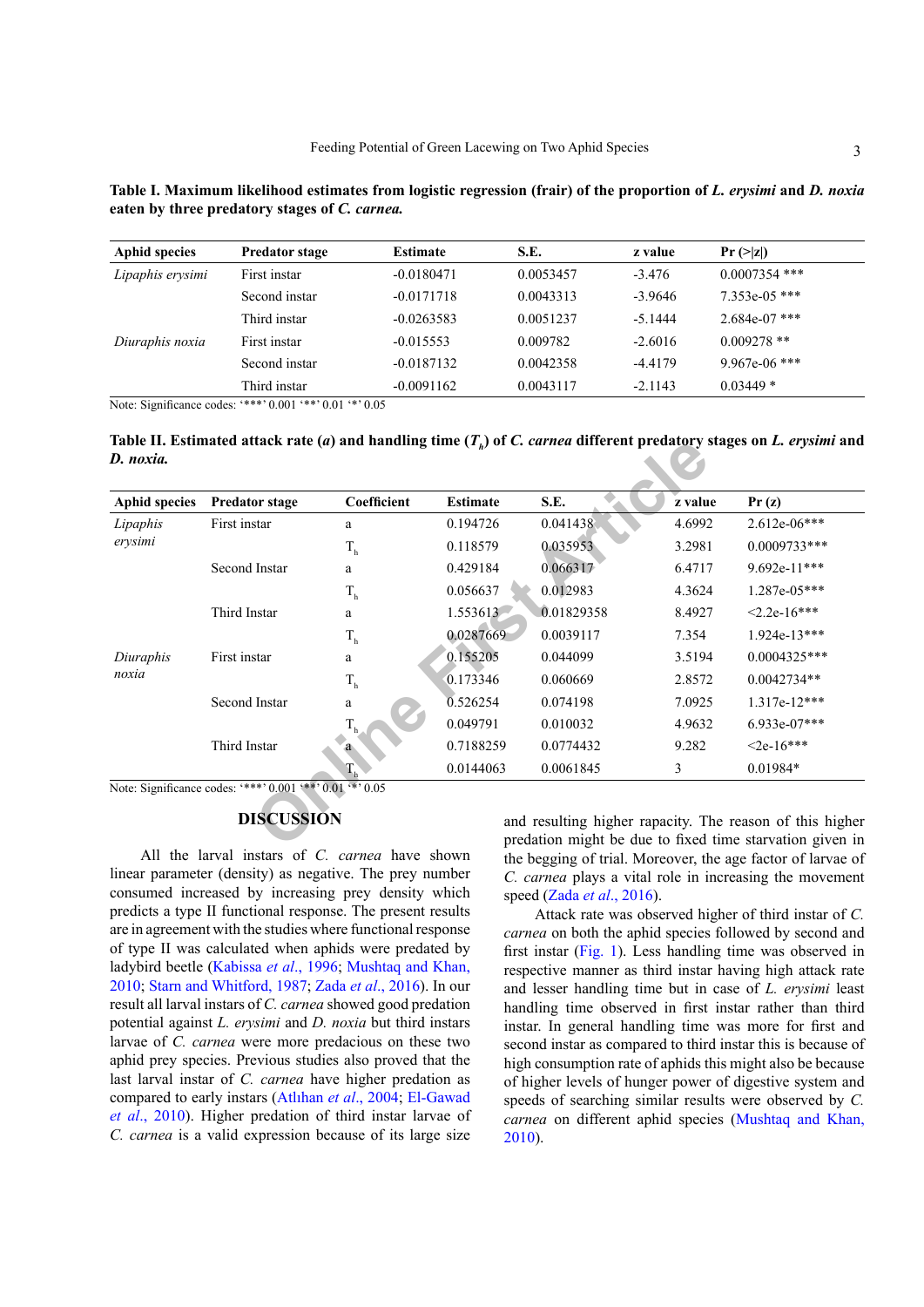

<span id="page-3-9"></span>Fig. 1. Functional response curves of all the predatory instars of *C. carnea* against *D. noxia* (A= first B=second) C=third) and *L. erysimi* (D=first E=second and F=third).

#### **CONCLUSION**

Type II functional response is established in the presence of *L. erysimi* and *D. noxia* by all three larval stages of *C. carnea.* Third instar on both aphid species is more voracious feeder and higher attack rate with less handling time than second and first instars. The most preferable host for *C. carnea* larvae is *L. erysimi* as compared to *D. noxia* aphid specie. The results of this study will provide functional response information of *C. carnea* to scientific society in designing a bio-control tool for aphid pests.

# **ACKNOWLEDGEMENTS**

The authors wish to acknowledge the Department of Entomology, Central Cotton Research Institute for coordinating in the present research work and undergraduate students for helping in experiments.

*Statement of conflict of interest*

The authors have declared no conflict of interest.

#### **REFERENCES**

<span id="page-3-2"></span>Afzal, M., 1978. Life history and feeding behavior of green lacewing *Chrysopa carnea* Steph (Neuroptera: Chrysopidae). *Pakistan J. Zool.,* **10**: 83-90.

- <span id="page-3-0"></span>Arora, R., 1999. Major insect pest of rapessed-mustard and their management. In: *Practical guide series*  (eds. R.K. Upadhyay, K.G. Mukerji and R.L. Rajak). vol 5. Aditya books, New Delhi, pp. 35–75.
- Atlıhan, R., Kaydan, B. and Özgökçe, M., 2004. Feeding activity and life history characteristics of the generalist predator, *Chrysoperla carnea*  (Neuroptera: Chrysopidae) at different prey densities. *J. Pest. Sci.,* **77**: 17-21. [https://doi.](https://doi.org/10.1007/s10340-003-0021-6) [org/10.1007/s10340-003-0021-6](https://doi.org/10.1007/s10340-003-0021-6)
- <span id="page-3-1"></span>Bugg, R.L., Colfer, R.G., Chaney, W.E., Smith, H.A. and Cannon, J., 2008. Flower flies (Syrphidae) and other biological control agents for aphids in vegetable crops. *ANR Publication 8285*. pp. 1–25.
- <span id="page-3-11"></span>El-Gawad, H.A., Sayed, A. and Ahmed, S., 2010. Functional response of *Chrysoperla carnea* (Stephens)(Neuroptera: Chrysopidae) larvae to *Phthorimaea operculella* Zeller (Lepidoptera: Gelechiidae) eggs. *Aust. J. Basic appl. Sci.,* **4**: 2182-2187.
- <span id="page-3-5"></span>Hassell, M., Lawton, J. and Beddington, J., 1976. The components of arthropod predation: I. The prey death-rate. *J. Anim. Ecol.,* **23**: 135-164. [https://doi.](https://doi.org/10.2307/3772) org/10.2307/3772
- <span id="page-3-3"></span>Holling, C., 1961. Principles of insect predation. *Annu. Rev. Ent.,* **6**: 163-182. [https://doi.org/10.1146/](https://doi.org/10.1146/annurev.en.06.010161.001115) annurev.en.06.010161.001115
- Holling, C.S., 1959. Some characteristics of simple types of predation and parasitism. *Can. Entomol.,*  **91**: 385-398.<https://doi.org/10.4039/Ent91385-7>
- <span id="page-3-6"></span>Houck, M.A. and Strauss, R.E., 1985. The comparative study of functional responses: Experimental design and statistical interpretation. *Can. Entomol.,* **117**: 617-629. <https://doi.org/10.4039/Ent117617-5>
- <span id="page-3-8"></span>Jeschke, J.M., Kopp, M. and Tollrian, R., 2002. Predator functional responses: Discriminating between handling and digesting prey. *Ecol. Monogr.,* **72**: 95-112. [https://doi.org/10.1890/0012-](https://doi.org/10.1890/0012-9615(2002)072%5b0095:PFRDBH%5d2.0.CO;2) [9615\(2002\)072\[0095:PFRDBH\]2.0.CO;2](https://doi.org/10.1890/0012-9615(2002)072%5b0095:PFRDBH%5d2.0.CO;2)
- <span id="page-3-7"></span>Juliano, S.A., 2001. Non-linear curve fitting: predation and functional response curve. *Design Ecol. Exp.,*  **26**: 178-196.<https://doi.org/10.1002/col.1015>
- <span id="page-3-10"></span>Kabissa, J., Yarro, J., Kayumbo, H. and Juliano, S., 1996. Functional responses of two chrysopid predators feeding on *Helicoverpa armigera* (lep.: noctuidae) and *Aphis gossypii* (Homoptera: Aphididae). *Entomophaga,* **41**: 141-151. [https://](https://doi.org/10.1007/BF02764242) [doi.org/10.1007/BF02764242](https://doi.org/10.1007/BF02764242)
- <span id="page-3-4"></span>Khan, A. and Mir, R., 2008. Functional response of four predaceous coccinellids, *Adalia tetraspilota*